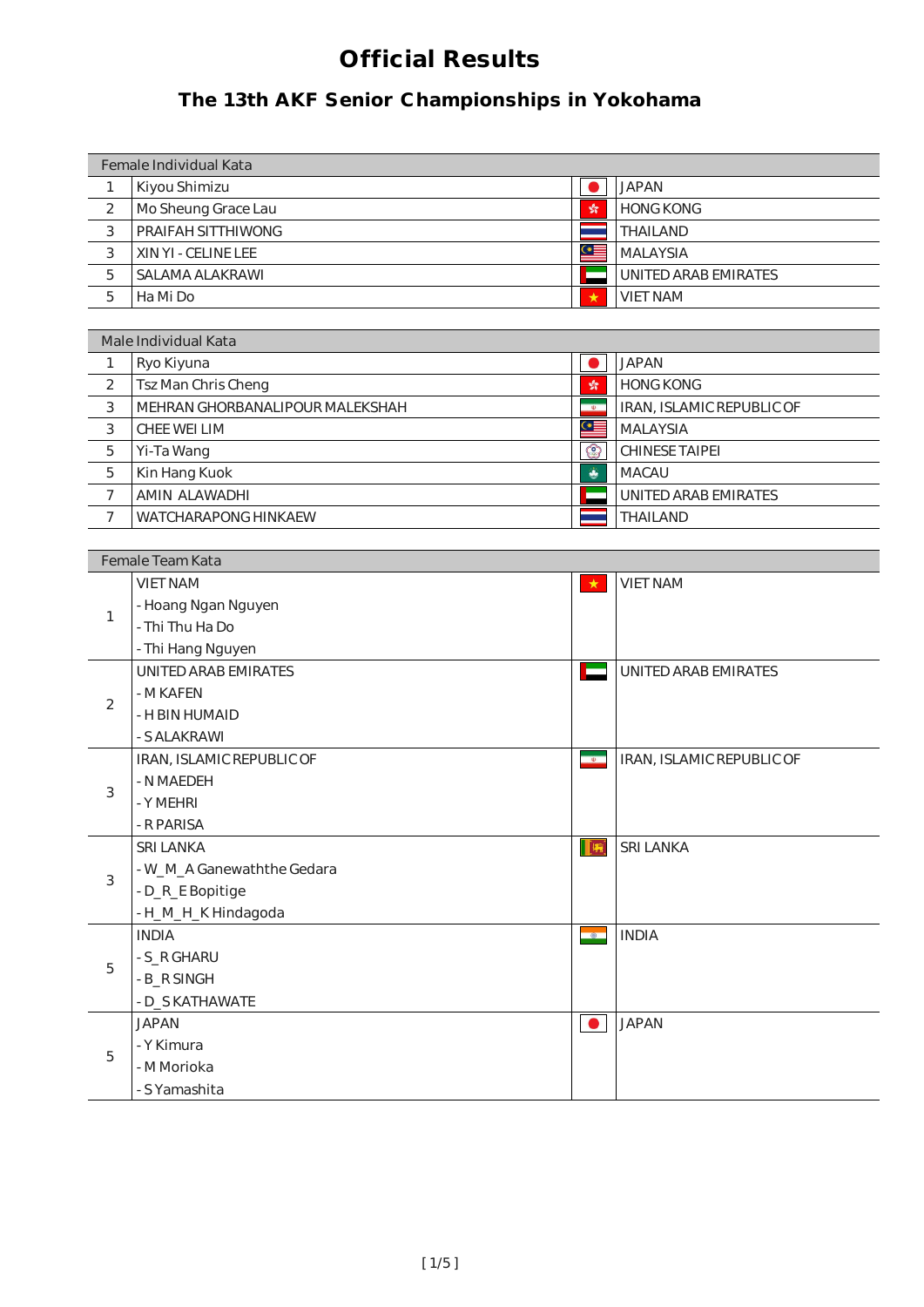|                | Male Team Kata                           |                                      |                           |
|----------------|------------------------------------------|--------------------------------------|---------------------------|
|                | <b>JAPAN</b>                             |                                      | <b>JAPAN</b>              |
| 1              | - R Kiyuna                               |                                      |                           |
|                | - A Kinjo                                |                                      |                           |
|                | - T Uemura                               |                                      |                           |
|                | <b>MALAYSIA</b>                          | ≌≝                                   | <b>MALAYSIA</b>           |
|                | - T_WLEONG                               |                                      |                           |
| $\overline{2}$ | - T_K-E LEONG                            |                                      |                           |
|                | - T HOE                                  |                                      |                           |
|                | <b>KUWAIT</b>                            | 一                                    | KUWAIT                    |
|                | - S, MABDULHUSAIN                        |                                      |                           |
| 3              | - S, S ABDULHUSAIN                       |                                      |                           |
|                | - MHASAIN                                |                                      |                           |
|                | IRAN, ISLAMIC REPUBLIC OF                | $\bullet$                            | IRAN, ISLAMIC REPUBLIC OF |
|                | - H SEYED JAMSHID                        |                                      |                           |
| 3              | - K REZA                                 |                                      |                           |
|                | - CBEHNAM                                |                                      |                           |
|                | <b>SAUDI ARABIA</b>                      | $\begin{array}{c} 33903 \end{array}$ | <b>SAUDI ARABIA</b>       |
|                | - ABDULLAH ALFIFI                        |                                      |                           |
| 5              | - SAUD ALBASHER                          |                                      |                           |
|                | - MANSOR MOBARK                          |                                      |                           |
|                | UNITED ARAB EMIRATES                     | <b>COLLEGE</b>                       | UNITED ARAB EMIRATES      |
|                | - H ALZAROONI                            |                                      |                           |
| 5              | - H ALNAJJAR                             |                                      |                           |
|                | - MALMAAZMI                              |                                      |                           |
|                |                                          |                                      |                           |
|                | Female Individual Kumite - 50kg          |                                      |                           |
| $\mathbf{1}$   | Ayaka Tadano                             |                                      | <b>JAPAN</b>              |
| $\overline{2}$ | <b>SAHAR KARAJI</b>                      | $\bullet$                            | IRAN, ISLAMIC REPUBLIC OF |
| 3              | Thi Khanh Vy Tran                        | ★                                    | <b>VIET NAM</b>           |
| $\sqrt{3}$     | Yee Ting Tsang                           | $\mathcal{L}$                        | <b>HONG KONG</b>          |
| 5              | Tsui-Ping Ku                             | ☺                                    | <b>CHINESE TAIPEI</b>     |
| 5              | YEKATERINA KHUPOVETS                     |                                      | KAZAKHSTAN                |
| 7              | <b>SARI SRUNITA</b>                      |                                      | <b>INDONESIA</b>          |
| $\overline{7}$ | Claya Crispin Theesera Warnakulasuriyage |                                      | <b>SRI LANKA</b>          |
|                |                                          |                                      |                           |
|                | Female Individual Kumite -55kg           |                                      |                           |
| 1              | Tzu-Yun Wen                              | $\circledcirc$                       | <b>CHINESE TAIPEI</b>     |
| $\overline{c}$ | SABINA ZAKHAROVA                         | ۱                                    | KAZAKHSTAN                |
| 3              | Shiori Nakamura                          |                                      | <b>JAPAN</b>              |
| $\sqrt{3}$     | Syakilla Salni Jefry Krisnan             | Œ                                    | <b>MALAYSIA</b>           |
| 5              | <b>Taeeun AHN</b>                        | <b>10 10 10</b>                      | KOREA, REPUBLIC OF        |
| 5              | Dinusha Kumari Don Pawulu Badalge        |                                      | <b>SRI LANKA</b>          |
| $\overline{7}$ | SHANGJIE CHEN                            |                                      | <b>CHINA</b>              |
| 7              | Cam Lanh Trang                           | $\star$                              | <b>VIET NAM</b>           |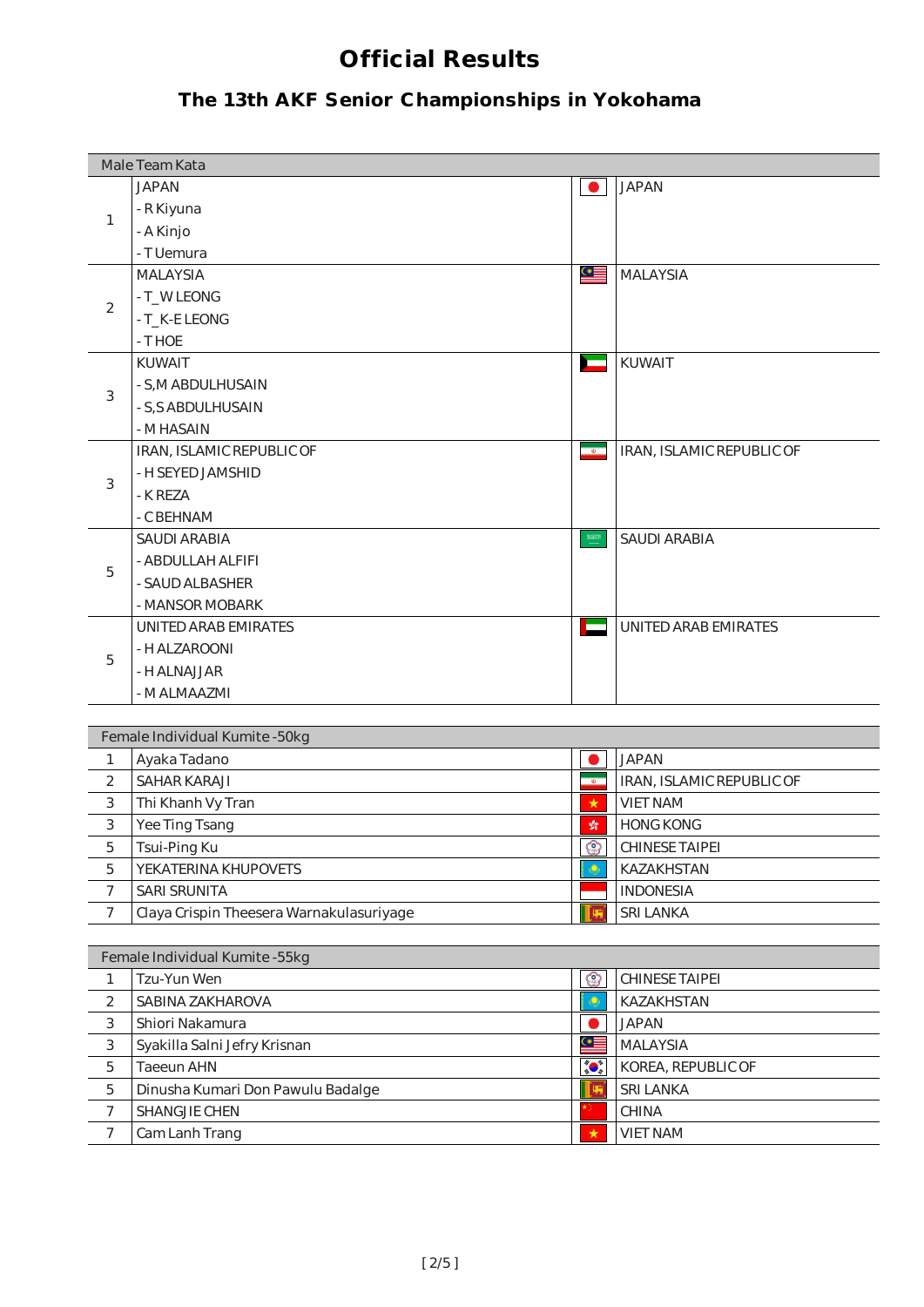| Female Individual Kumite -61kg |                        |              |                       |
|--------------------------------|------------------------|--------------|-----------------------|
| 1                              | <b>XIAOYAN YIN</b>     |              | <b>CHINA</b>          |
| 2                              | Mayumi Someya          |              | <b>JAPAN</b>          |
| 3                              | Shree Sharmini Segaran | ≌            | <b>MALAYSIA</b>       |
| 3                              | <b>Barno Mirzaeva</b>  |              | <b>UZBEKISTAN</b>     |
| 5                              | Ching-Ju Lin           | ౕ౭           | <b>CHINESE TAIPEI</b> |
| 5                              | Thi Ngoc Han Bui       | ★            | <b>VIET NAM</b>       |
| 7                              | SITI NURAZIZAH         |              | <b>INDONESIA</b>      |
|                                | <b>MAMITA SHRESTHA</b> | $\mathbf{z}$ | <b>NEPAL</b>          |

| Female Individual Kumite - 68kg |                                |               |                                  |
|---------------------------------|--------------------------------|---------------|----------------------------------|
|                                 | Kayo Someya                    |               | <b>JAPAN</b>                     |
| 2                               | <b>GUZALIYA GAFUROVA</b>       |               | KAZAKHSTAN                       |
| 3                               | <b>ELAHEH REZAZADEH Mehriz</b> | $\Phi$        | <b>IRAN, ISLAMIC REPUBLIC OF</b> |
| 3                               | Jou Chao                       | $\mathcal{C}$ | <b>CHINESE TAIPEI</b>            |
| 5                               | <b>LINGLING TANG</b>           |               | <b>CHINA</b>                     |
| 5                               | Thi Thuy Le                    | ★             | <b>VIET NAM</b>                  |

| Female Individual Kumite + 68kg |                           |           |                                  |  |
|---------------------------------|---------------------------|-----------|----------------------------------|--|
|                                 | <b>HAMIDEH ABBASALI</b>   | <b>da</b> | <b>IRAN, ISLAMIC REPUBLIC OF</b> |  |
| 2                               | MENGMENG GAO              |           | <b>CHINA</b>                     |  |
| 3                               | <b>GAUKHAR CHAIKUZOVA</b> |           | <b>KAZAKHSTAN</b>                |  |
| 3                               | Ayumi Uekusa              |           | <b>JAPAN</b>                     |  |
| 5                               | <b>Tzu-Hsuan Wen</b>      | $\circ$   | <b>CHINESE TAIPEI</b>            |  |
| 5                               | Thi Hong Anh Nguyen       | *         | <b>VIET NAM</b>                  |  |

|   | Male Individual Kumite - 55kg              |     |                           |  |
|---|--------------------------------------------|-----|---------------------------|--|
|   | <b>ANDREY AKTAUOV</b>                      |     | <b>KAZAKHSTAN</b>         |  |
| 2 | ABDULLAH SHABAN                            |     | <b>KUWAIT</b>             |  |
| 3 | Taihei Hanaguruma                          |     | <b>JAPAN</b>              |  |
| 3 | Kwan Lok Cheung                            | 螃   | <b>HONG KONG</b>          |  |
| 5 | <b>REZA ROUSHAN</b>                        |     | IRAN, ISLAMIC REPUBLIC OF |  |
| 5 | Kasmiyar Rosairo Thesera Warnakulasuriyage |     | <b>SRI LANKA</b>          |  |
|   | Po-Yen Chen                                | က္က | <b>CHINESE TAIPEI</b>     |  |
|   | PIYANGKUL SAWANGSRI                        |     | <b>THAILAND</b>           |  |

|   | Male Individual Kumite - 60kg |             |                                        |
|---|-------------------------------|-------------|----------------------------------------|
|   | AMIR MAHDIZADEH               | $\omega$    | IRAN, ISLAMIC REPUBLIC OF              |
| 2 | Chung-Chiang Liu              | Co.         | <b>CHINESE TAIPEI</b>                  |
| 3 | Shintaro Araga                |             | <b>JAPAN</b>                           |
| 3 | Chun Ho Lee                   | 螵           | <b>HONG KONG</b>                       |
| 5 | EMAD ALMALKI                  | \$3913      | <b>SAUDI ARABIA</b>                    |
| 5 | Dalerjon Barotov              |             | <b>TAJIKISTAN</b>                      |
| 7 | Yun Hak Song                  | $\circ$     | KOREA, DEMOCRATIC PEOPLE'S REPUBLIC OF |
| 7 | Govinash Rajakumar            | $\subseteq$ | <b>MALAYSIA</b>                        |
| 9 | <b>SUNXIN LIU</b>             |             | <b>CHINA</b>                           |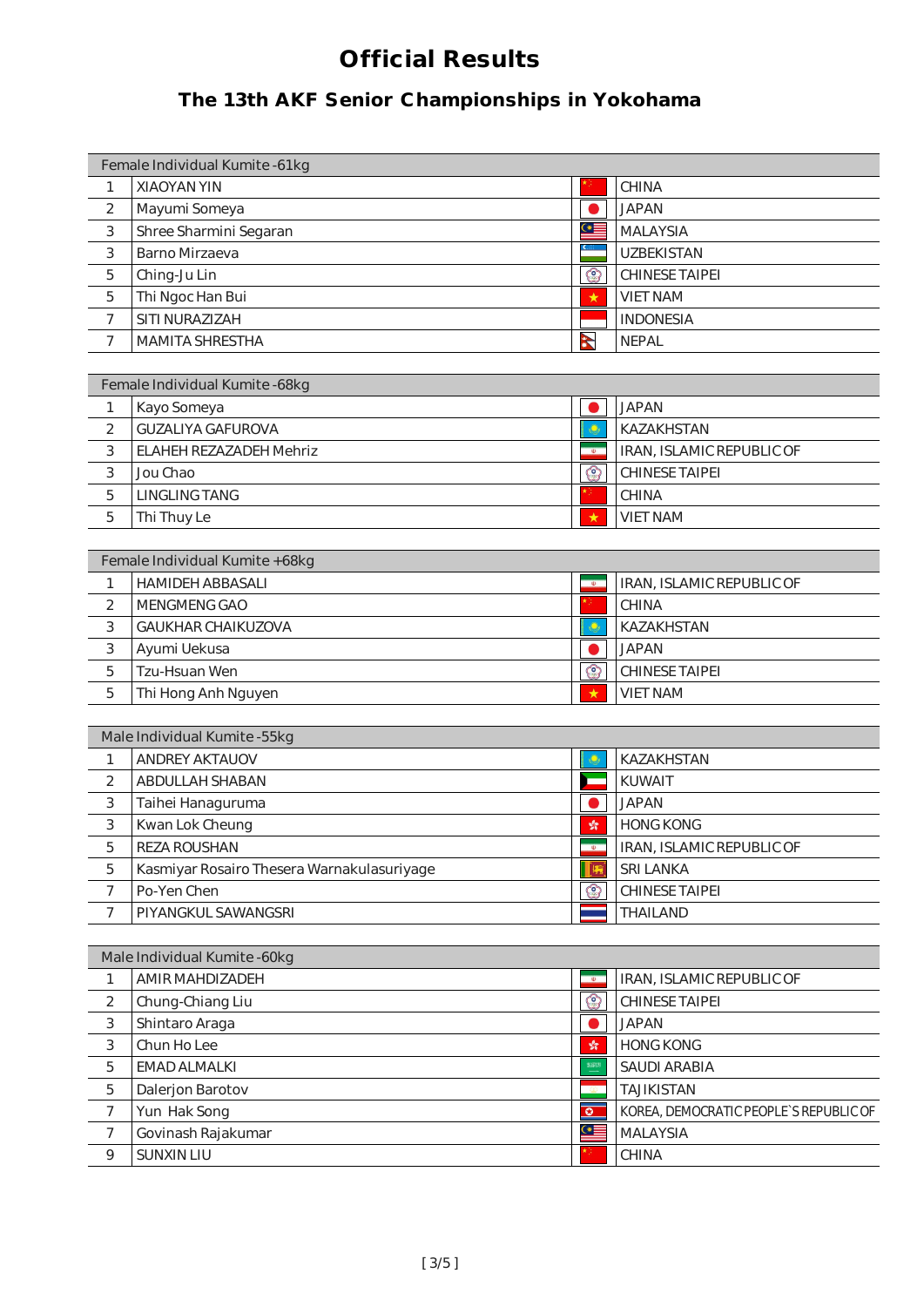| Male Individual Kumite -67kg |                         |          |                                        |  |
|------------------------------|-------------------------|----------|----------------------------------------|--|
|                              | <b>RINAT SAGANDYKOV</b> |          | <b>KAZAKHSTAN</b>                      |  |
| 2                            | KARYANI AHMADI          | ø.       | IRAN, ISLAMIC REPUBLIC OF              |  |
| 3                            | <b>ALI ABDULAZIZ</b>    |          | <b>KUWAIT</b>                          |  |
| 3                            | Hiroto Gomyo            |          | <b>JAPAN</b>                           |  |
| 5                            | <b>BASHAR ALNAJJAR</b>  |          | <b>JORDAN</b>                          |  |
| 5                            | Ikboljon Uzakov         |          | <b>UZBEKISTAN</b>                      |  |
| 7                            | Akihiro Lokukaluge      |          | <b>SRI LANKA</b>                       |  |
|                              | Song Ji Kang            | $\Omega$ | KOREA, DEMOCRATIC PEOPLE'S REPUBLIC OF |  |

| Male Individual Kumite -75kg |                             |           |                           |
|------------------------------|-----------------------------|-----------|---------------------------|
|                              | YERMEK AINAZAROV            |           | <b>KAZAKHSTAN</b>         |
| 2                            | <b>SAAD ALRASHIDI</b>       |           | <b>KUWAIT</b>             |
| 3                            | Daisuke Watanabe            |           | <b>JAPAN</b>              |
| 3                            | <b>ALOTAIBI BADER</b>       | \$2013    | <b>SAUDI ARABIA</b>       |
| 5                            | <b>HASSAN BEIGI EBRAHIM</b> | $\Phi$    | IRAN, ISLAMIC REPUBLIC OF |
| 5                            | <b>HATEMALDWEIK</b>         |           | <b>JORDAN</b>             |
| 7                            | Tzu-Yao Yen                 | <b>CO</b> | <b>CHINESE TAIPEI</b>     |
| ⇁                            | Ka Wai Lee                  | 绿         | <b>HONG KONG</b>          |

| Male Individual Kumite - 84kg |                          |           |                           |
|-------------------------------|--------------------------|-----------|---------------------------|
|                               | Ryutaro Araga            |           | <b>JAPAN</b>              |
| 2                             | MOHAMMAD ALMEJADI        |           | <b>KUWAIT</b>             |
| 3                             | <b>IBRAHIMNANTUMI</b>    |           | <b>SAUDI ARABIA</b>       |
| 3                             | <b>ZABIOLLA POURSHAB</b> |           | IRAN, ISLAMIC REPUBLIC OF |
| 5                             | <b>MAHMOUD SAJAN</b>     |           | <b>JORDAN</b>             |
| 5                             | <b>IGOR CHIKHMAREV</b>   |           | <b>KAZAKHSTAN</b>         |
| 7                             | Chun-Wei Wu              | °°        | <b>CHINESE TAIPEI</b>     |
| ⇁                             | AMBER SINGH BHARDWAJ     | $\bullet$ | <b>INDIA</b>              |

| Male Individual Kumite + 84kg |                             |   |                           |  |
|-------------------------------|-----------------------------|---|---------------------------|--|
|                               | Hideyoshi Kagawa            |   | JAPAN                     |  |
| 2                             | <b>SAJAD GANJZADEH</b>      |   | IRAN, ISLAMIC REPUBLIC OF |  |
| 3                             | <b>AHMAD ALMESFER</b>       |   | <b>KUWAIT</b>             |  |
| 3                             | THEERAWAT KANGTONG          |   | <b>THAILAND</b>           |  |
| 5                             | Sukhrobbek Rustamov         |   | <b>UZBEKISTAN</b>         |  |
| 5                             | <b>MUT'ASEMBELLAH KHAIR</b> |   | <b>JORDAN</b>             |  |
|                               | Chun Wai Lau                | 蜍 | <b>HONG KONG</b>          |  |

| <b>Female Team Kumite</b> |                           |             |                           |  |  |
|---------------------------|---------------------------|-------------|---------------------------|--|--|
|                           | <b>JAPAN</b>              |             | <b>JAPAN</b>              |  |  |
| $\mathcal{P}$             | <b>CHINESE TAIPEI</b>     | (°)         | <b>CHINESE TAIPEI</b>     |  |  |
| 3                         | <b>CHINA</b>              |             | <b>CHINA</b>              |  |  |
| 3                         | <b>MALAYSIA</b>           | $\subseteq$ | <b>MALAYSIA</b>           |  |  |
| 5                         | <b>VIET NAM</b>           | ★           | <b>VIET NAM</b>           |  |  |
| 5                         | IRAN, ISLAMIC REPUBLIC OF | $\Phi$      | IRAN, ISLAMIC REPUBLIC OF |  |  |
|                           | KOREA, REPUBLIC OF        |             | KOREA, REPUBLIC OF        |  |  |